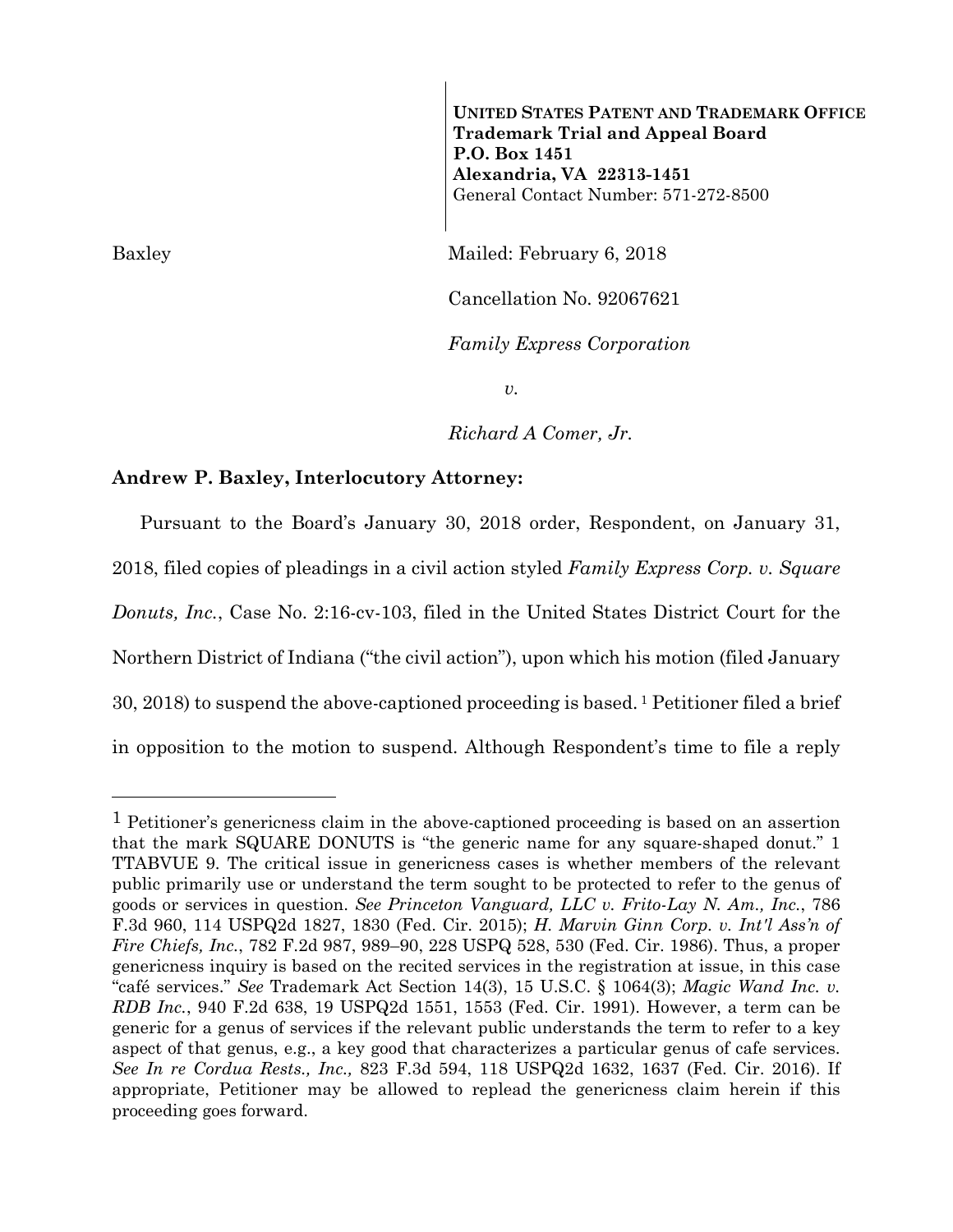a<br>B

brief has not lapsed, the Board, in its discretion, elects to decide the motion to suspend now. *See* Trademark Rule 2.127(a); TBMP § 510.02(a) (June 2017).

 "Whenever it shall come to the attention of the ... Board that a party or parties to a pending case are engaged in a civil action ... which may have a bearing on the case, proceedings before the Board may be suspended until termination of the civil action or the other Board proceeding." Trademark Rule 2.117(a). *See* TBMP § 510.02(a). The civil action need not be dispositive of the Board proceeding to warrant suspension; "it need only have a bearing on the issues before the Board." *New Orleans Louisiana Saints LLC v. Who Dat? Inc*., 99 USPQ2d 1550, 1552 (TTAB 2011). To the extent that a civil action in a Federal district court involves issues in common with those in a proceeding before the Board, the decision of the Federal district court is binding upon the Board.2 *See, e.g., Goya Foods Inc. v. Tropicana Products Inc.*, 846 F.2d 848, 6 USPQ2d 1950 (2d Cir. 1988).

Petitioner's assertion that suspension is inappropriate because Respondent is not a party to the civil action is incorrect. Suspension may be appropriate where *a party* to a pending Board proceeding is involved in a civil action that may have a bearing upon the Board proceeding. *See* Trademark Rule 2.117(a). Even if Respondent has not yet been joined as a party defendant in the civil action, the civil action may have a bearing upon Petitioner's claims herein inasmuch as Petitioner seeks cancellation of Respondent's involved registration therein. 9 TTABVUE 12. Moreover, to prevail

<sup>&</sup>lt;sup>2</sup> Likewise, a Board decision, in certain circumstances, may provide a basis for application of issue preclusion. *See B&B Hardware, Inc. v. Hargis Industries, Inc.*, 113 USPQ2d 2045 (2015).